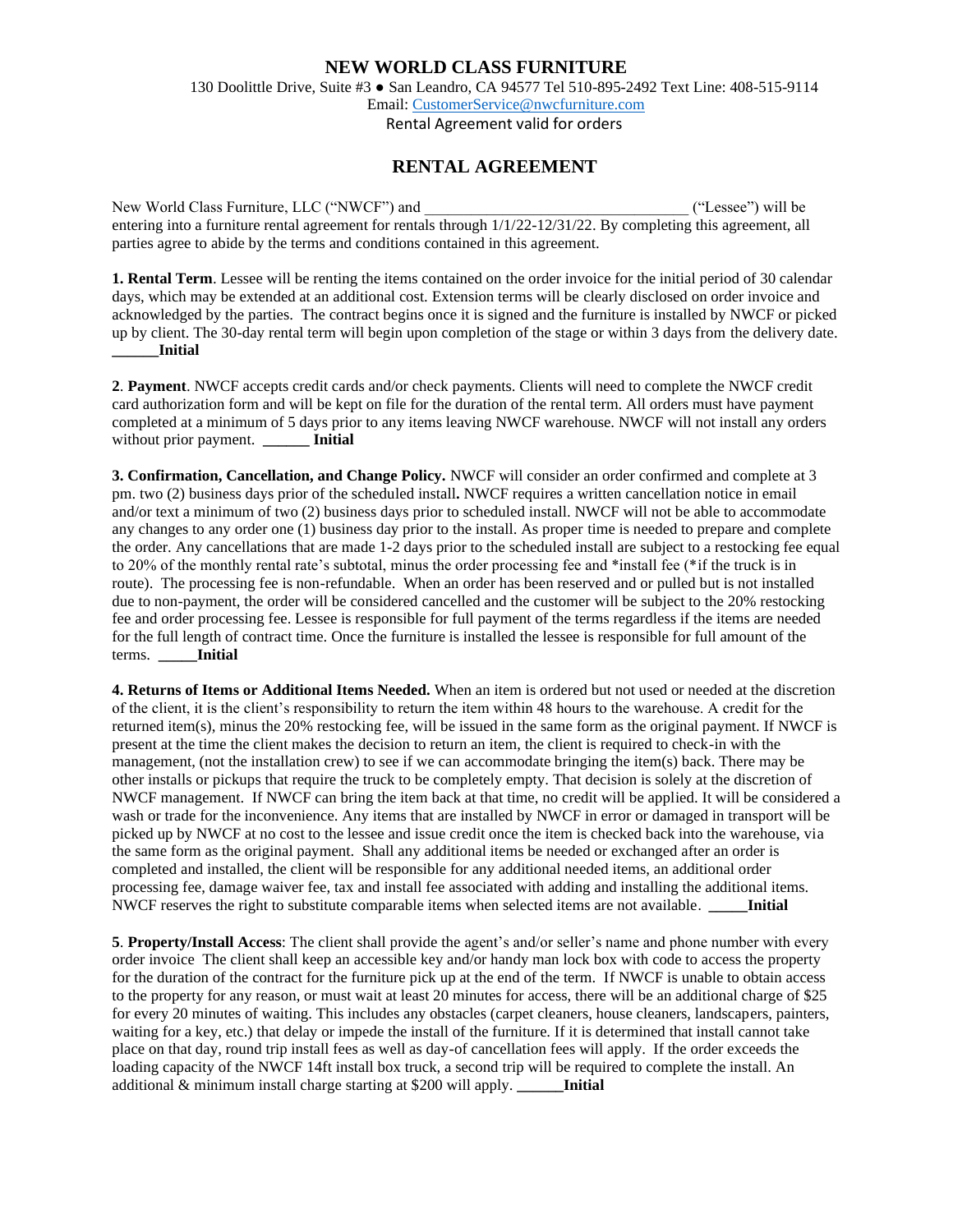## **NEW WORLD CLASS FURNITURE**

130 Doolittle Drive, Suite #3 ● San Leandro, CA 94577 Tel 510-895-2492 Text Line: 408-515-9114 Email: [CustomerService@nwcfurniture.com](mailto:CustomerService@nwcfurniture.com)

Rental Agreement valid for orders

**6. Out of the Area Installations, Stairs, Long Carry, and Elevators.** NWCF charges \$150 and up each way, (install and uninstall) for all out of the area installations. Out of the area is consider any city that is 30 miles or more from the warehouse location or requires bridge toll or driving through the MacArthur Maze, (South Berkeley, Albany, El Cerrito and on). "Long carry" can refer to both distance and or time. NWCF's regular install price list assumes no more than one flight of stairs or a 60' long-carry into or within a property. Each additional flight of stairs, or long carry (foot traveling distance), will be assessed a minimum of \$300 per order. For example, if a home is 4000+ SQFT it will take more time to complete the install. NWCF will evaluate the size of the house and the order to determine the long carry fee. If items need to be loaded into an elevator, carried through long hallways, stairway or lobby it will be considered a "long carry". It is the client responsibility to make NWCF aware of any long carries. If the client does not notify NWCF of a long carry, the client will be responsible for long carry fees and card on file will be charged accordingly. **\_\_\_\_\_\_Initial**

**7. Condition of Items & Ownership.** NWCF warrants that all items on the invoice are in show condition and are free of significant blemishes or other defects. Signs of normal wear may show. If lessee believes an item is not free of significant blemishes, lessee shall notify NWCF of the specific problem within 24 hours of the installation of the items. NWCF will evaluate situation to determine if there is a significant blemish. In such case, NWCF will install a replacement item at no cost. If notice is not given, it is acknowledged that the items are received in acceptable condition. NWCF retains title and security interest to all items on the invoice always. Lessee may not sell, pledge, pawn, or dispose of the property. **\_\_\_\_\_Initial**

**8. No Liability.** Lessee shall not hold NWCF liable for any personal injury or minor damages to property that might occur due to installation. NWCF is not responsible for any scratches to the walls or floors, nor front yard and/or entry debris brought into the home from carrying the items in, (including but, not limited to interior and exterior). We will take all safety precautions to avoid any of the following above. The NWCF install team will use moving blankets and necessary materials to avoid damage but cannot wear shoe covers or take off their shoes on any install, (for safety). **\_\_\_\_\_\_Initial**

**9. Damage Waiver Fee & Damage to Any Item.** The non-refundable damage waiver fee includes NWCF to bear all risk of damage or loss to the leased property arising from normal wear and tear or from damage or loss caused by natural disasters which shall mean fires, floods caused by rain or natural flooding and earthquakes. Lessee understands and acknowledges that all items rented by Lessee are the property of NWCF. If an item listed on the invoice is damaged, including by pets, stolen, destroyed or is not returned, the Lessee shall reimburse NWCF the full retail value of the damaged, destroyed or lost item. An item may be considered damaged if NWCF can detect the presence of pet hair and/or urine. If the item can be professionally cleaned to return it to a rentable condition, the Lessee shall only pay NWCF the cost to have the items professionally cleaned or replaced. NWCF reserves the right to make this assessments and decisions. **\_\_\_\_\_\_Initial**

**10. Extensions, Pickups & Automatic Extension Renewals-** Furniture rental extensions or pickup requests must be submitted in writing to CustomerService@nwcfurniture.com, 7 days in advance, but no later than 5 days prior to the expiration date of the original agreement. Lessee understands & acknowledges that if NWCF is not notified of the renewal or pick up terms at least 5 days prior to the expiration date on the invoice, the one-week rental rate will automatically process with credit card on file & the lessee will be responsible for payment. Once a renewal term is chosen, NWCF will not be able to accommodate any changes in terms or refunds. The Lessee is responsible for paying for each calendar day the furniture is out past contract. **\_\_\_\_\_\_Initial**

**By signing below, the parties agree to accept the terms of this rental agreement for all orders placed by the Lessee through NWCF, for the entire year of 2022.** 

|                                  | Date: |  |
|----------------------------------|-------|--|
| <b>LESSEE</b>                    |       |  |
| Ethan Phan                       | Date: |  |
| $\mathbf{M}\mathbf{W}\mathbf{D}$ |       |  |

**NWC FURNITURE Management**